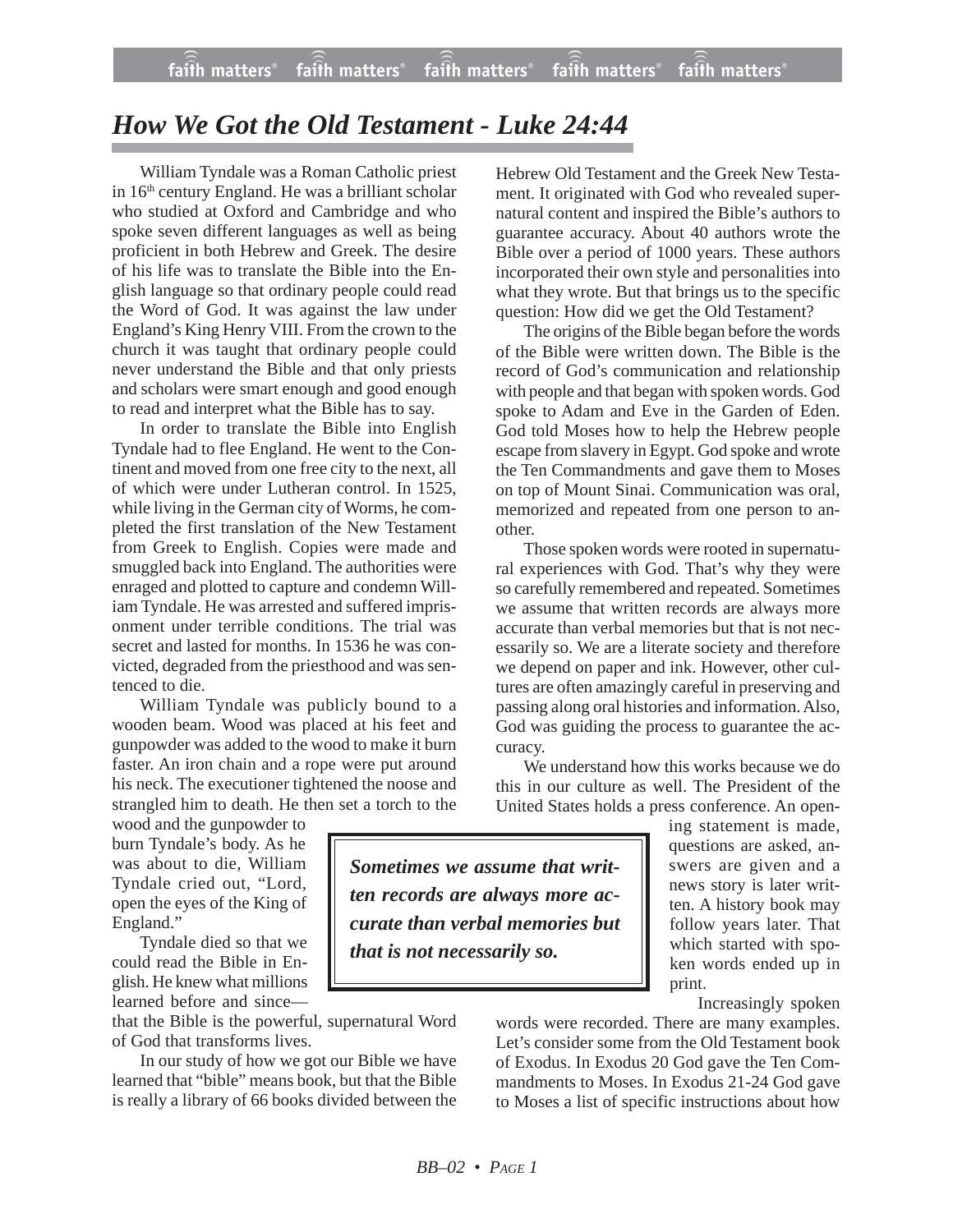the Hebrew people were to live in a covenant relationship with God—treatment of servants, how to cook food, criminal punishment, political boundaries and more. All of it was oral.

Moses wrote down what God said and called what he wrote "The Book of the Covenant". He stood before the gathered nation to report what had happened. The people responded positively. Then Moses read the "Book of the Covenant" he had written to record God's words. We find this in Exodus 24:3-7:

> When Moses went and told the people all the LORD'S words and laws, they responded with one voice, "Everything the LORD has said we will do." Moses then wrote down everything the LORD had said.

(Did you get that? Then he wrote it down. After they said they'd do it.)

> He got up early the next morning and built an altar at the foot of the mountain and set up twelve stone pillars representing the twelve tribes of Israel. Then he sent young Israelite men, and they offered burnt offerings and sacrificed young bulls as fellowship offerings to the LORD. Moses took half of the blood and put it in the bowls, and the other half he sprinkled on the altar. Then he took the Book of the Covenant and read it to the people. They responded, "We will do everything the LORD has said; we will obey."

Here's the point: God spoke; Moses wrote down what God said. It was short; it was called the *Book of the Covenant*. What Moses wrote was eventually included in the book of Exodus (chapters 21-23), one of the books among the 39 volumes in the Old Testament.

Over the years more and more books were written recording what God said and how God related to the people of Israel. What started out as spoken words became written words so that they would be properly preserved and could be passed on to future generations.

As more and more books were written they were put together into collections of books. God used scribes and editors to put together writings and make them into books. Sometimes the editors added extra explanations to make sense and fill out what earlier authors had written. Moses wrote most of the book of Deuteronomy and included his own story. However, the book of Deuteronomy ends with these words:

*And Moses the servant of the LORD died there in Moab, as the LORD had said. He buried him in Moab, in the valley opposite Beth Peor, but to this day no one knows where his grave is. Moses was a hundred and twenty years old when he died, yet his eyes were not weak nor his strength gone. The Israelites grieved for Moses in the plains of Moab thirty days, until the time of weeping and mourning was over.*

Moses didn't write his own obituary—an editor added it.

A very obvious collection of books in the Old Testament is what we call the *Psalms*. Psalms are songs. They are the words to the music sung by the Hebrew people. Different songwriters wrote the psalms over many years. They were assembled into songbooks. Eventually there were five separate books of Hebrew songs. If you look at the opening page of the book of Psalms in the Bible you will see a heading before the first psalm. It says "BOOK I Psalms 1-41". Next look at Psalms 41-72. In between it says "BOOK II Psalms 42- 72". The first two books of Psalms are composed of songs written by King David. At the end of the second book, in Psalm 72:20, it says, *"This concludes the prayers of David son of Jesse."*

All altogether there are five separate books that were collected together to become the *Book of Psalms* in the Old Testament. They were written by many different musicians over hundreds of years.

The writing was on scrolls. Those scrolls were carefully preserved. Initially they were kept safe in the temple in Jerusalem. However, copies were regularly made. The scribes who copied the scrolls were extremely careful. They realized that they were working with the Word of God and didn't want to make a mistake.

While they weren't perfect they did a very good job. Through the years the scribes sometimes made mistakes. Sometimes they transposed numbers. Sometimes they misspelled names. Some scrolls got torn. Some were partially burned. A lot of them were lost or otherwise destroyed. But overall, scribes did an amazingly good job.

Remember, this was a divine/ human process. God allowed people to be their human selves but he also supervised the process to make sure his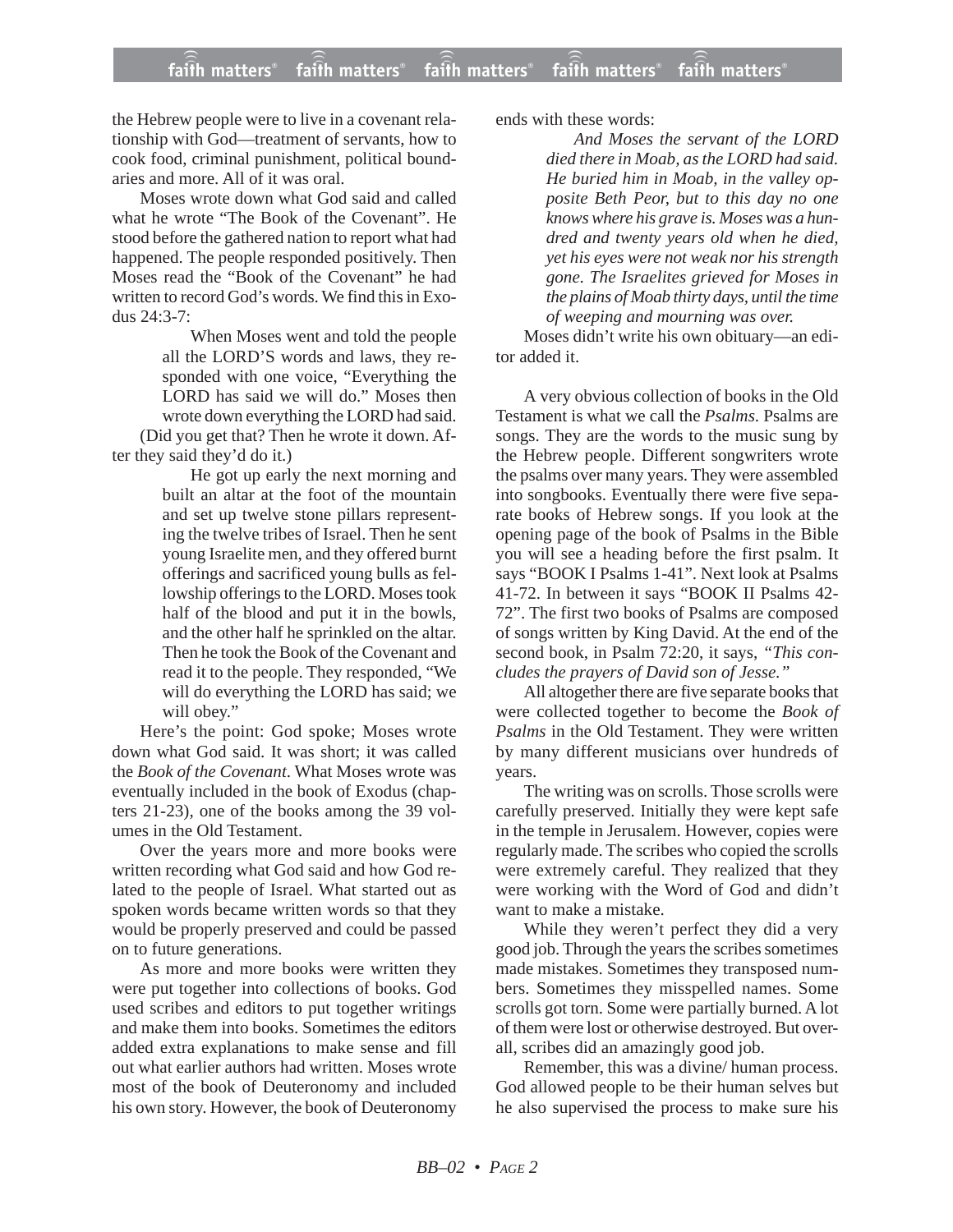message wasn't distorted or lost to future generations.

Over about 1500 years the Old Testament was written and acknowledged to be the holy Word of God. Some of the exact details of how this happened are not historically clear. After all, there were thousands of writings that were not included in the Old Testament. It was a process of selection.

The Hebrew people just seemed to know what was supposed to be in the Bible and what was not supposed to be in the Bible. We understand the process because we use some similar processes today.

I have received thousands of letters throughout my life. I save some and not others. Among the most important are letters written to me by Charleen before we were married. We grew up together; we've known each other all of our lives. We dated for five years before we were married and for two of those five years we lived a thousand miles apart so we wrote lots of letters. I kept all of her letters; she kept all of my letters because they are in a category all by themselves. How did I know to keep those letters and not the tuition bill from the university? I just knew! I recognized her handwriting. Even if a letter was typed I could tell she wrote it. Her letters are different. I love her. I know her. Her letters are keepers.

We do the same thing as a nation. We keep the Declaration of Independence, the Constitution and the Gettysburg Address in special climate controlled rooms that are secure 24 hours every day. How do we know that these documents are more

important than others written the same years? We just know. We all know. They are in a class all by themselves.

The Hebrew people just knew what was to be included in the Bible and what was not. They just knew what came from God

and what was ordinary literature. They knew what to include and what to exclude. Besides, God was guiding them in the process.

Specifically and historically, the Old Testament was formally acknowledged around 164 B.C. under the leadership of a famous Jewish leader named Judas Maccabeus. The Hebrew people organized the Old Testament into three sections called The Law, The Prophets and The Writings.

After the Old Testament was finished and acknowledged there were some rabbis who expressed some doubts about a few books on the list. Two examples were the Song of Solomon and Esther because neither book directly refers to or mentions the name of God. But the Hebrew people were convinced that God wanted these books included in the Bible and overwhelmingly overruled the rabbis.

So, when the Old Testament was written and acknowledged it included the exact same 39 books we find listed in the Table of Contents of our Bibles today, although the order was slightly different.

Around the 3rd century B.C. the Old Testament was translated from Hebrew into Greek. The translation is called the "Septuagint". The translators included some other Hebrew books beyond the 39 we list for the Old Testament. All together there were 13. They were: I and II Maccabees; I and II Esdras; Tobit; Judith; Wisdom of Solomon; Ecclesiasticus; Baruch; Song of the Three Children; Susanna; Bel and the Dragon; Prayer of Manasses. Altogether, some of these books go by different names and the total can vary but together they are referred to as the "Apocrypha" (which means "hidden" or "secret" because they were said to hold spiritual secrets in them).

Ancient Jews and Christians valued and read these books. Some people wanted to add them to the Old Testament. Eventually a decision was made by the Roman Catholic Church to add them to the Catholic Bible at the Council of Trent (1546).

> Protestants have never acknowledged the Apocrypha to be part of the Bible. There were many reasons but two primary reasons. First, the Jews never accepted the Apocrypha as part of the Old Testament. Also, Jesus never acknowl-

edged or mentioned them as part of the Bible. If Jesus and the Jews didn't include the Apocrypha it was decided that these books weren't part of the Bible.

Let me make a comparison. Today we have many so-called "Study Bibles" that include footnotes, marginal notes, introductions, outlines, explanations and other tools to help us understand

*The Old Testament was a start not a finish… It predicted that a Messiah would come and bring salvation.*